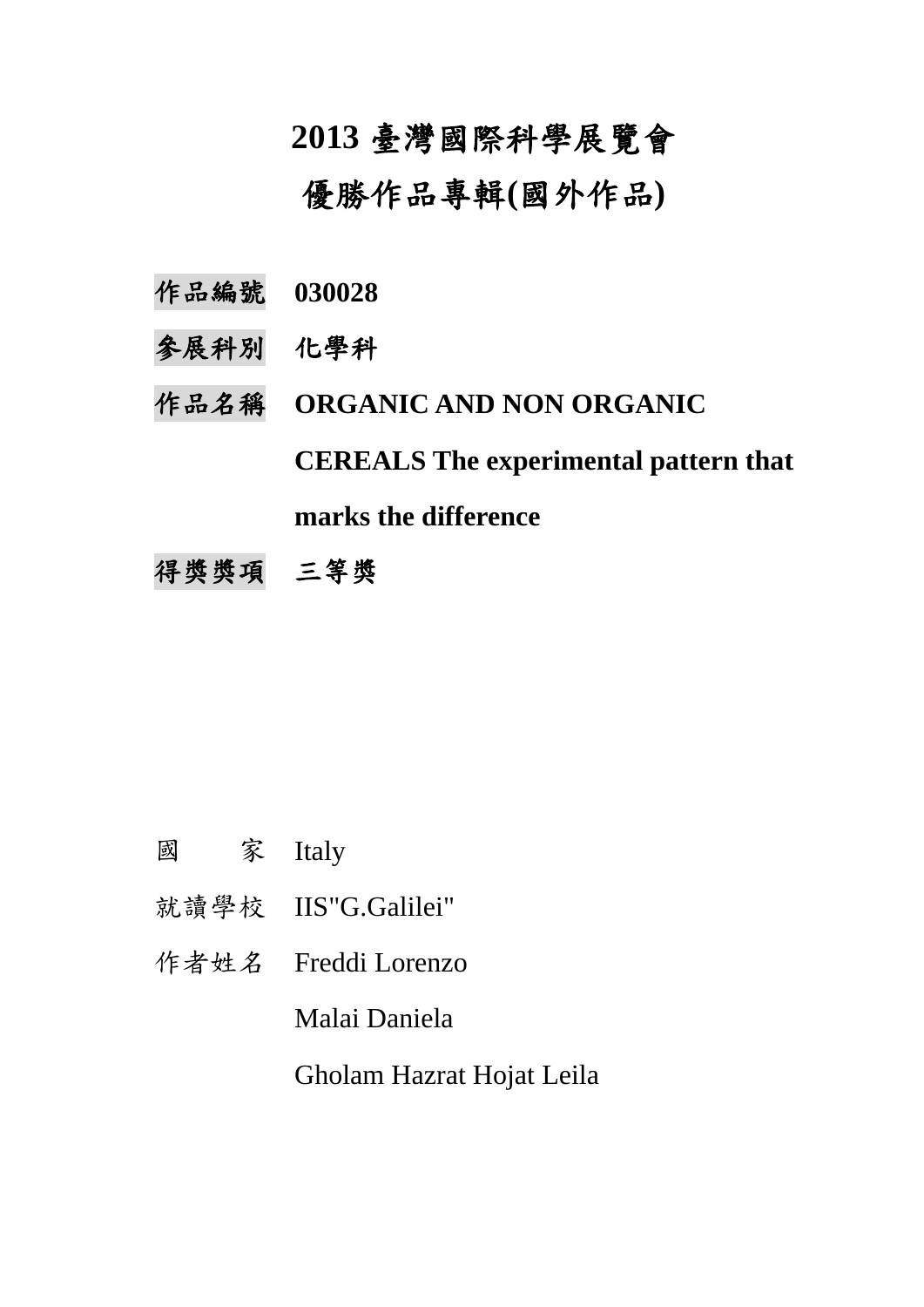# **ABSTRACT OF EXHIBIT TAIWAN INTERNATIONAL SCIENCE FAIR**

#### **1. Purpose of the research**

The purpose of this research is to make a suitable experimental pattern to distinguish, by scientific method, organic cereals from non organic cereals. The reference ideas consider cereals (rice, barley and maize) as a complex system that possesses its own chemical–physical properties. These cereals are able to maintain traces of the cultivation process. In non organic cereal grains foreign molecules, from synthesis substances used during their cultivation and/or in their final processing, can be found. These kinds of molecules would be absent in organic cereals. The effect of these foreign molecules traces on the principal components (glucides, proteins, lipids) of cereals is investigated by Infrared Spectroscopy (IR).

#### **2. Procedures**

The spectra of a small quantity of cereal meal are recorded by the ATR (Attenuated Total Reflectance) sampling method. The meal is obtained from selected grains of rice and barley, that are grated near the germ. On the contrary, the maize grains, are cut lengthwise and the two halves are grated on the interior surface. This procedure of preparing samples, withdraws that part of the non organic cereal grains where foreign molecules are more abundant. The meal mass amounts to only a few milligrams; so in this way the dilution effect caused by starchy and proteinic parts onto the lipid part, is reduced. The cereal packaging has to be intact, well preserved and the expiry date has to be far–off.

The organic packaging has the European Certification symbol and that of the authorizing agency. The cereals used in this research, have been labelled with symbols. The experimental data are processed by the NMC (Nearest Means Classification: J.Chem. Educ. 2003, 80, 542) method, adapted to cereals.

### **3. Data**

The NMC method is based on the individuation of suitable absorption bands of the IR spectrum and, for each of them, the calculation of the following quantities: the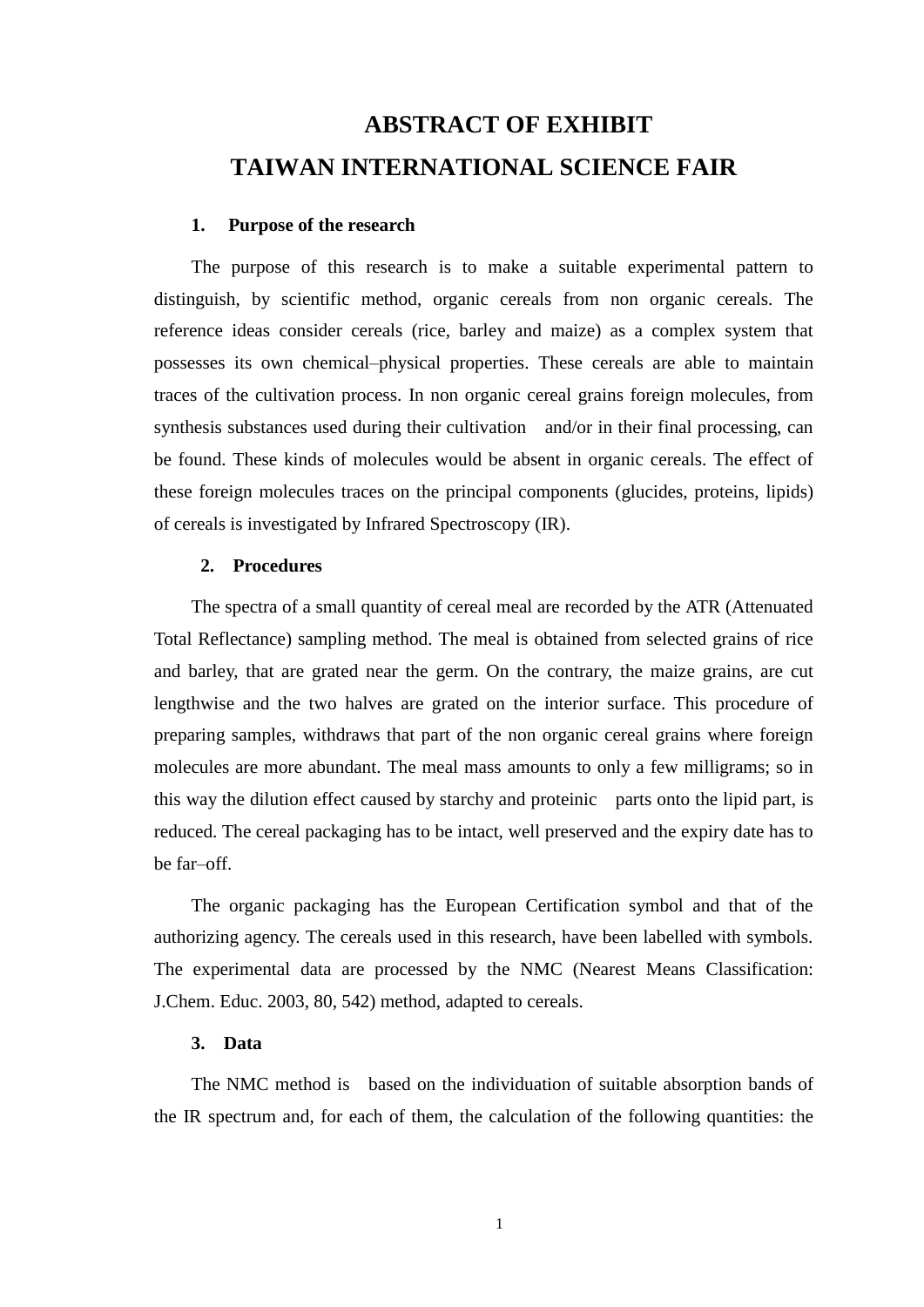average value of the wave number  $(\langle \bar{v} \rangle)$ ; the  $(\Sigma \langle \bar{v} \rangle)$  value; the  $|diff| = |(\bar{v} \langle \bar{v} \rangle)|$  value and the  $\Sigma$ |diff.| value.

At the end the sum of the  $\Sigma$ |diff.| for all selected bands is computed in order to obtain the  $\Sigma(\Sigma|\text{diff.}|)$ . Then a graph is plotted using  $(\Sigma \leq \overline{v})$  and  $\Sigma(\Sigma|\text{diff.}|)$ variables. The graph has a gap between the organic cereals and the non organic ones; in other words the organic cereals are found in a particular area, whilst the non organic cereals are found in another area. The boundary between the two areas is a particular value of the  $\Sigma(\Sigma|\text{diff.})$ . This is the pattern that distinguishes organic cereals from non organic ones.

### **4. Conclusions**

For some cereals, the gap is bigger than others; but in any case the position of the cereals on one side of the boundary line or on the other, is clear. An experimental scientific pattern that marks the difference between organic cereals and non organic ones, can be useful to organic farms, authorizing agencies and consumers. This research has planned a route to find such a pattern.